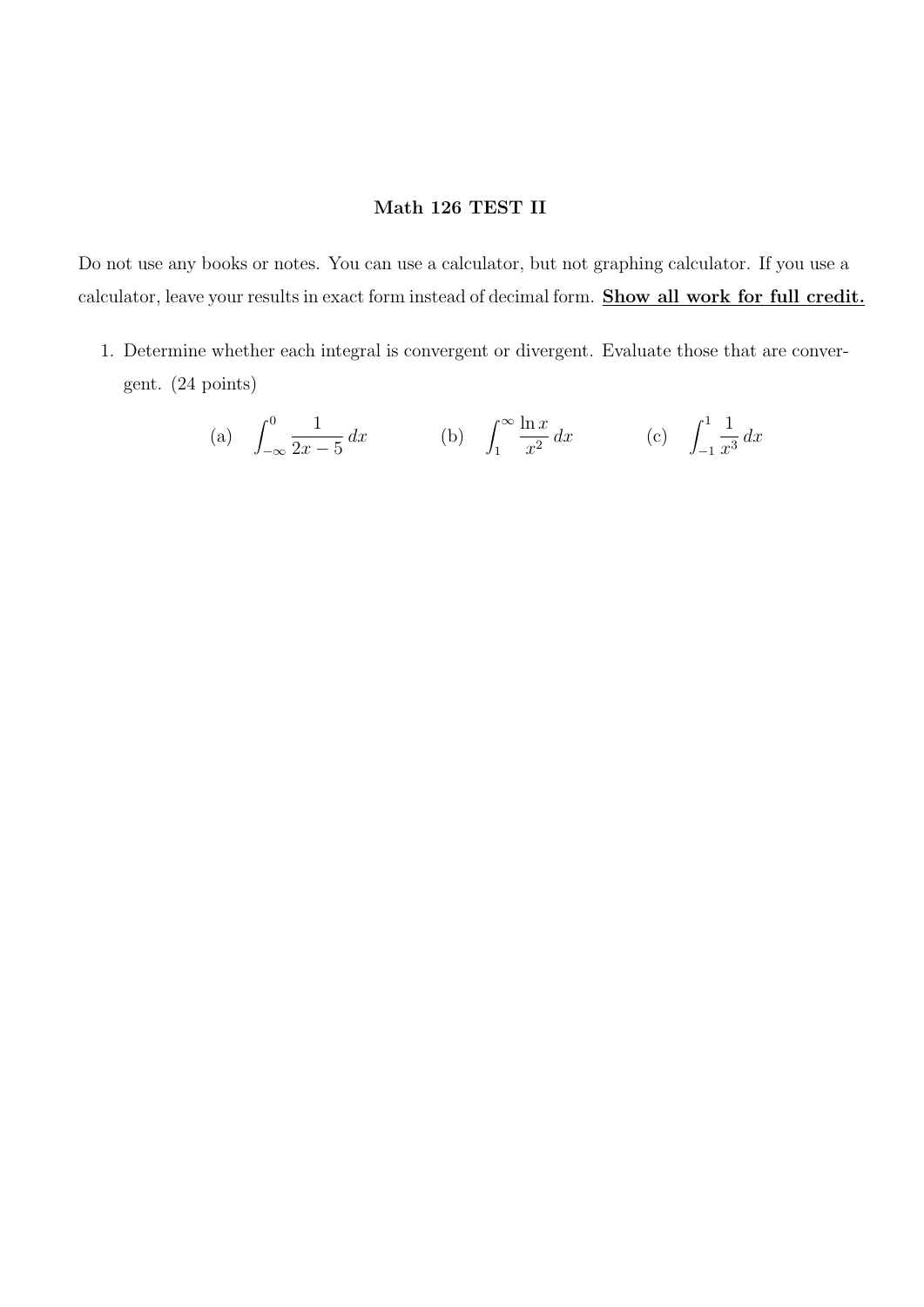2. Use the Comparison Theorem to determine whether the integral is convergent or divergent. (16 points)

(a) 
$$
\int_{1}^{\infty} \frac{\cos^2 x}{1 + x^2} dx
$$
 (b)  $\int_{1}^{\infty} \frac{1}{\sqrt{x^3 + 1}} dx$ 

- 3. Sketch the region enclosed by the given curves. Decide whether to integrate with respect to  $x$  or  $y$ . Then find the area of the region. (20 points)
	- (a)  $y = x + 1, y = 9 x^2, x = -1, x = 2.$
	- (b)  $x + y^2 = 2, x + y = 0.$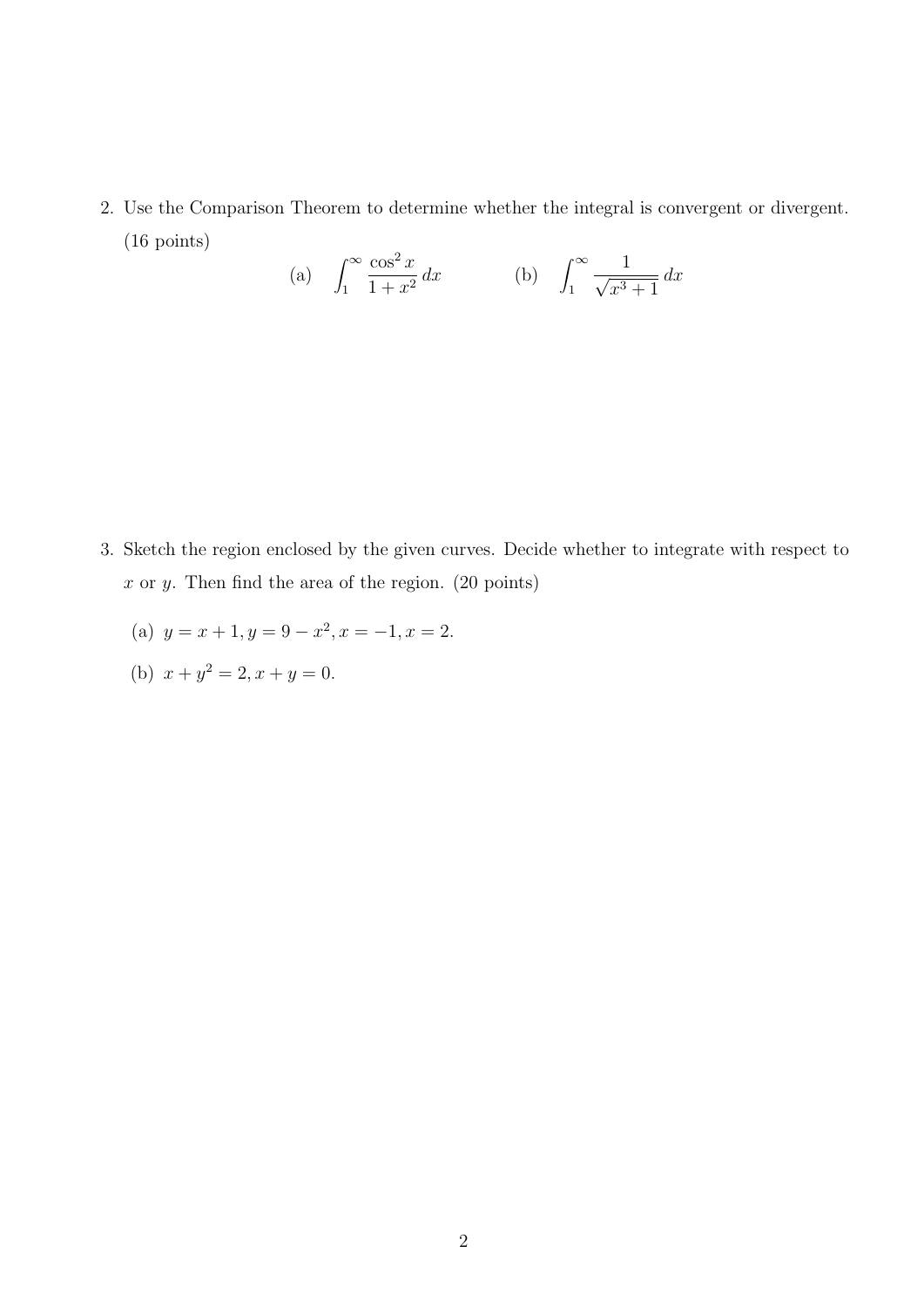- 4. Find the volume of the solid obtained by rotating the region bounded by the given curves about the specified line. You need to sketch the region. (20 points)
	- (a)  $y = e^x$ ,  $y = 0$ ,  $x = 0$ ,  $x = 1$ , about the *x*-axis.
	- (b)  $y = x, y = 0$ √  $\overline{x}$ , about  $y=1$ .